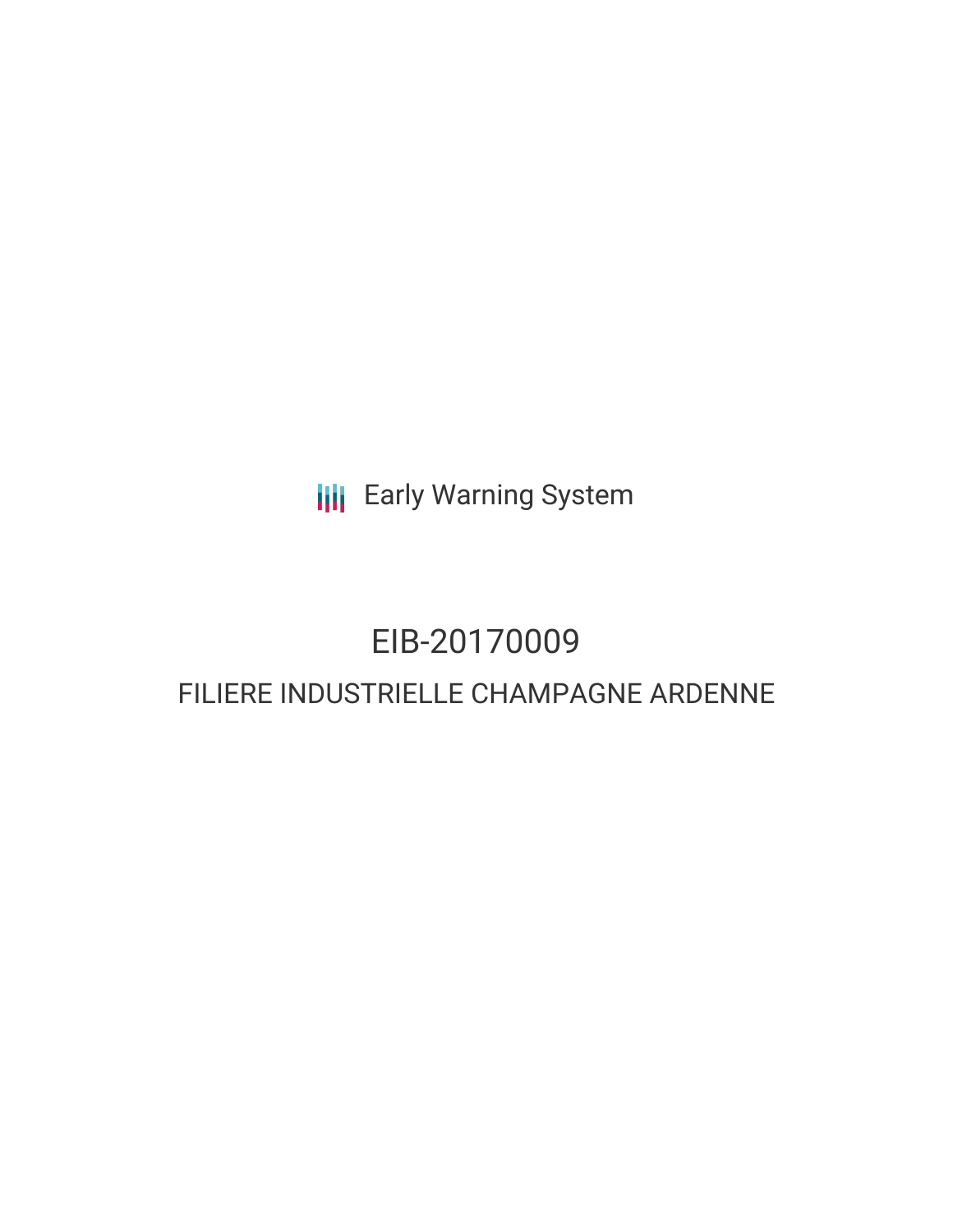

#### **Quick Facts**

| <b>Countries</b>               | France                         |
|--------------------------------|--------------------------------|
| <b>Financial Institutions</b>  | European Investment Bank (EIB) |
| <b>Status</b>                  | Proposed                       |
| <b>Bank Risk Rating</b>        | U                              |
| <b>Borrower</b>                | Europeenne De Biomasse         |
| <b>Sectors</b>                 | Energy, Industry and Trade     |
| <b>Investment Type(s)</b>      | Loan                           |
| <b>Investment Amount (USD)</b> | \$59.90 million                |
| <b>Loan Amount (USD)</b>       | \$59.90 million                |
| <b>Project Cost (USD)</b>      | $$88.75$ million               |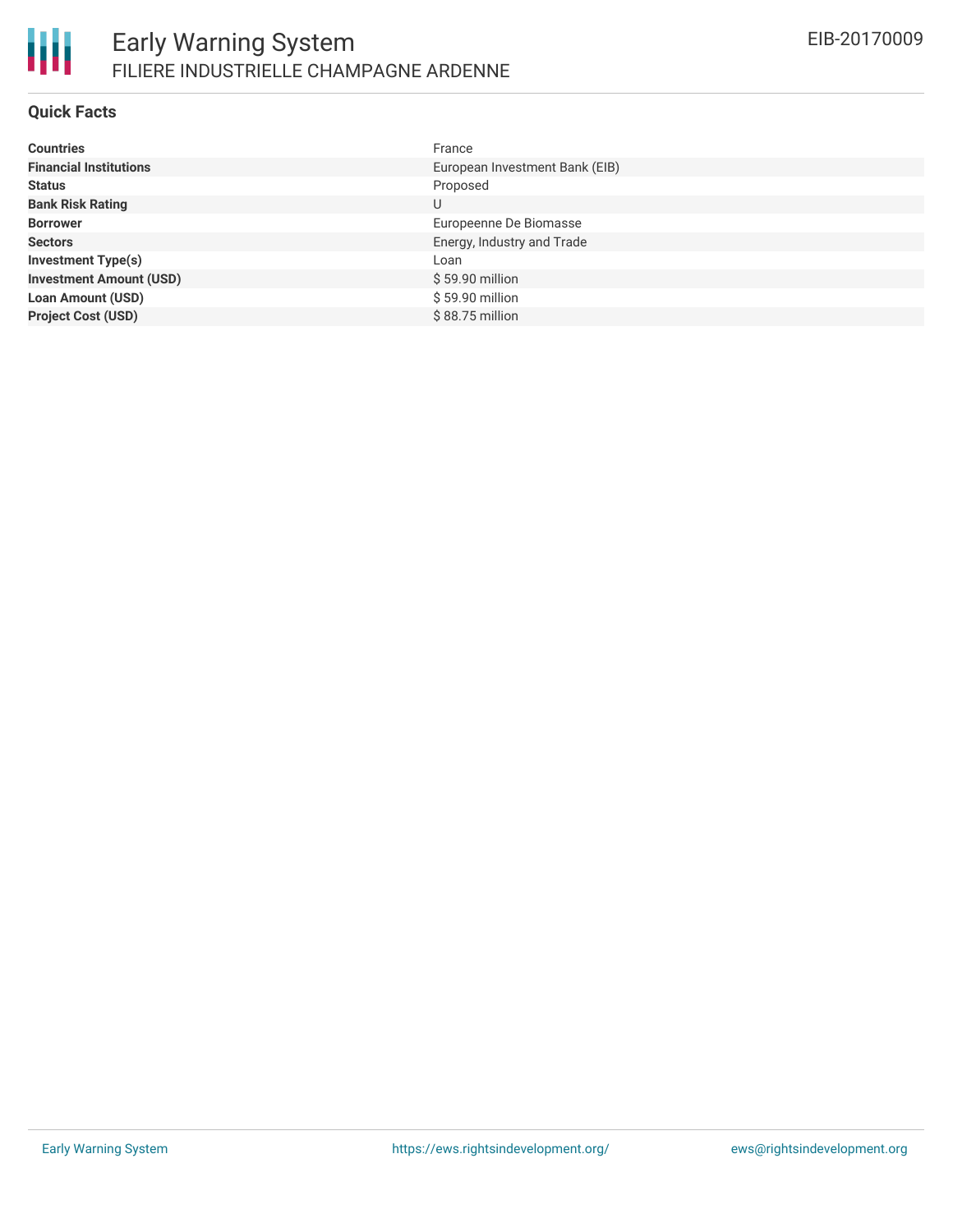

#### **Project Description**

According to EIB website, the project will be located in an agro-industrial area in Champagne a Ardenne in France. It will comprise a biocoal-black pellet fabrication facility producing 130 ktpa of pellets, integrated into a combined heat and power (CHP) plant with an installed capacity of 50MW thermal and 12MW electrical energy. The development of black pellet biomass and combined heat and power generation supports EU and French national targets for renewable energy and energy efficiency. The financing of this investment will contribute to the EIB's lending priority policies on renewable energy, energy efficiency and climate action.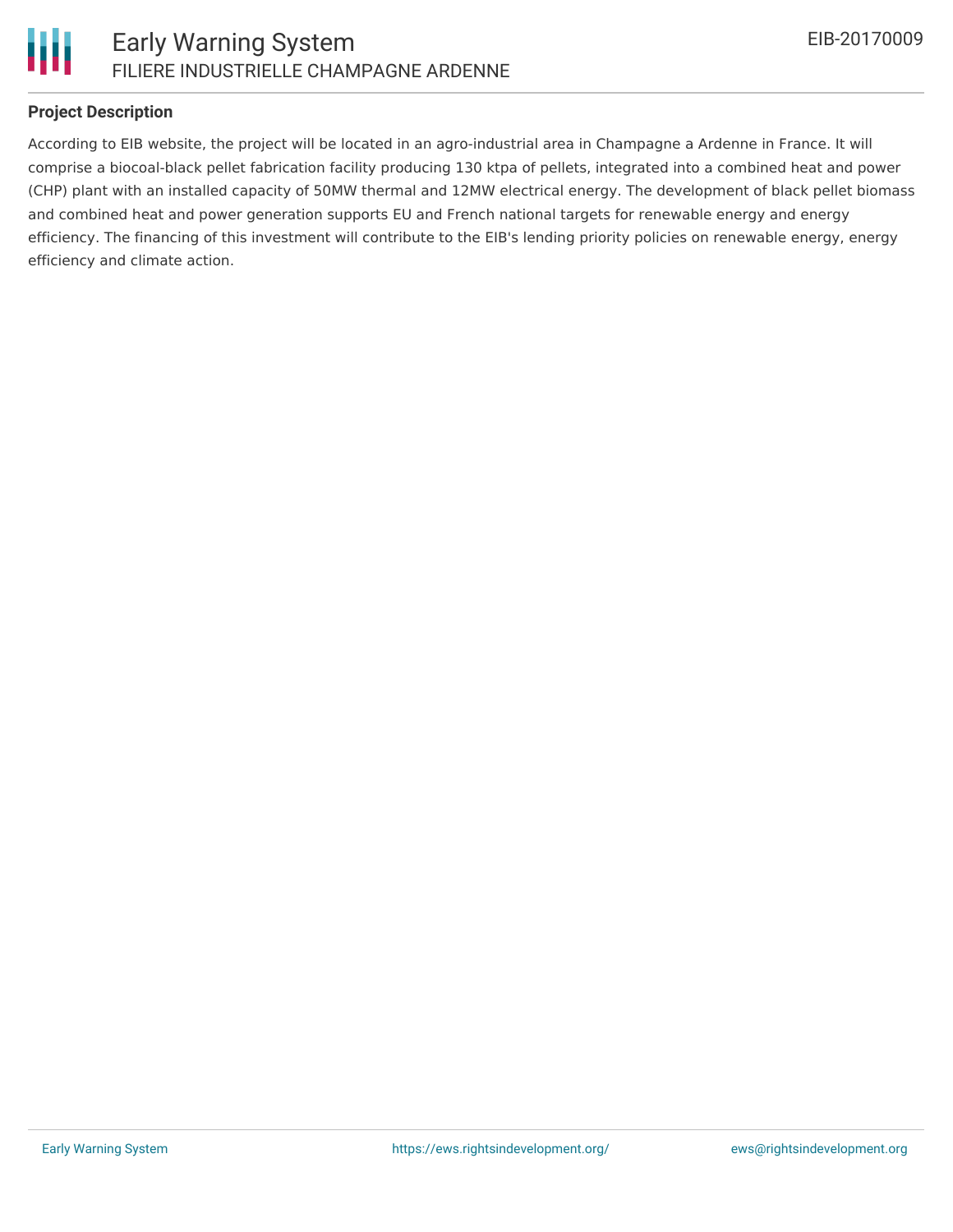#### 冊 Early Warning System FILIERE INDUSTRIELLE CHAMPAGNE ARDENNE

#### **Investment Description**

European Investment Bank (EIB)